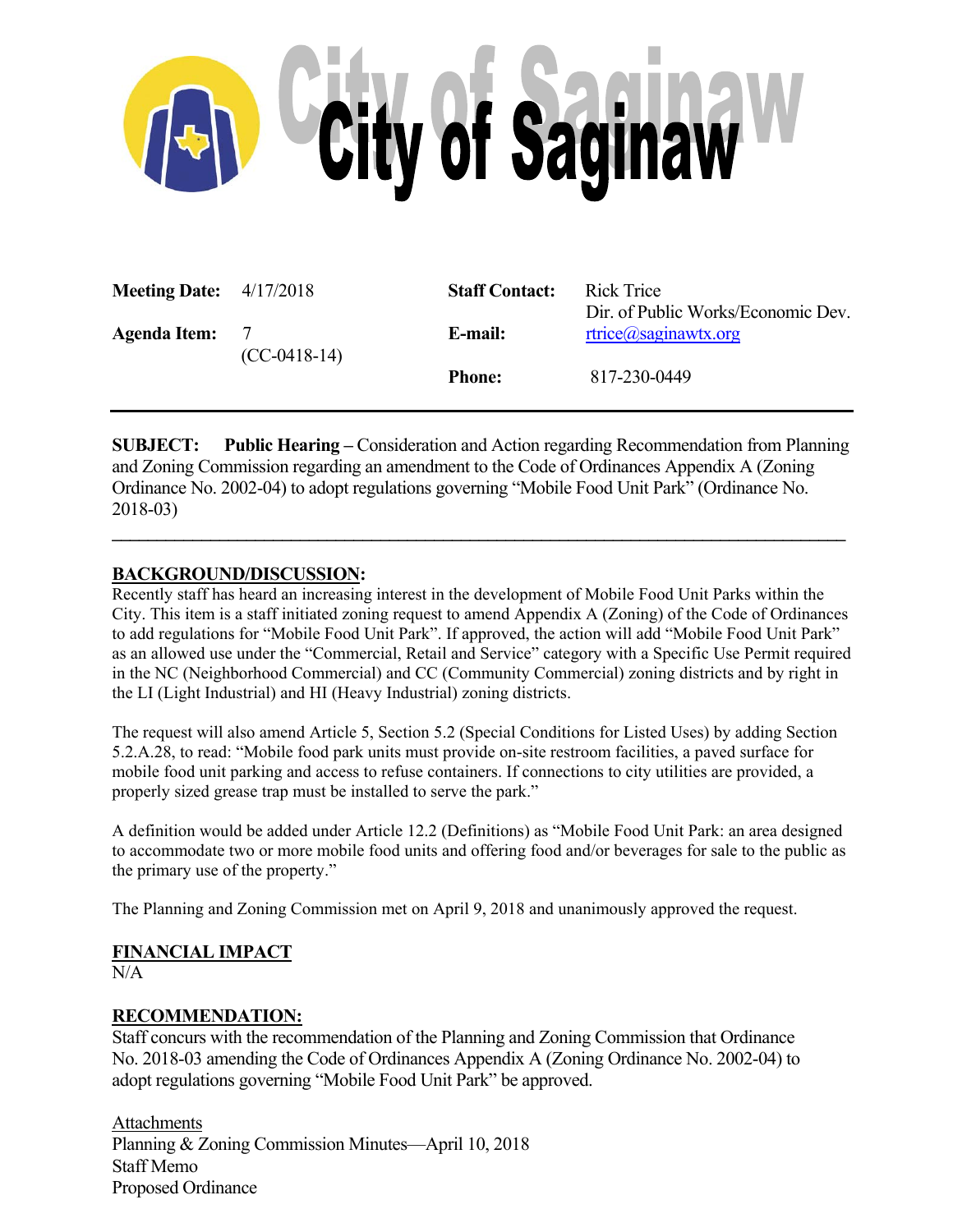#### PZ 0418-2018 PUBLIC HEARING  $(6)$

#### Consideration And Action Regarding An Amendment To The Code Of Ordinances  $\boldsymbol{\mathcal{X}}$ Appendix A (Zoning Ordinance No. 2002-04) To Adopt Regulations Governing Mobile Food **Unit Parks**

Chairman Lewis read the request and opened the Public Hearing at 6:05 p.m.

Chief Building Official McMillin stated that in response from citizens and developers, this ordinance is being presented to add the use "Mobile Food Unit Park" to the use table, designate zoning districts where allowed, and provide regulations and a definition. He reviewed the information provided to the members in their packets, saying that a Mobile Food Unit Park would be allowed in Light Industrial and Heavy Industrial by right and in Neighborhood Commercial and Community Commercial with an approved Specific Use Permit.

Chairman Lewis stated he was concerned that the definition was to general and felt that it should be more specific to ensure enforcement of the ordinance. CBO McMillin advised that he has reviewed the proposed ordinance and is satisfied that he will be able to enforce the ordinance as written. There was a discussion regarding the definition.

Chairman Lewis closed the Public Hearing at 6:25 p.m.

A motion was made by Member Haney with a second by Alternate Member Suggs to recommend that the city council approve the amendment to the Zoning Ordinance No. 2002-04 to add Mobile Food Unit Park with regulations and definition. Motion carried 4-0-2.

Chairman Lewis, Members Haney, LaBruyere, Alternate Member Suggs For: Against: None Absent Member Barngrover, Alternate Member Peet 2

PZ Minutes 04/10//2018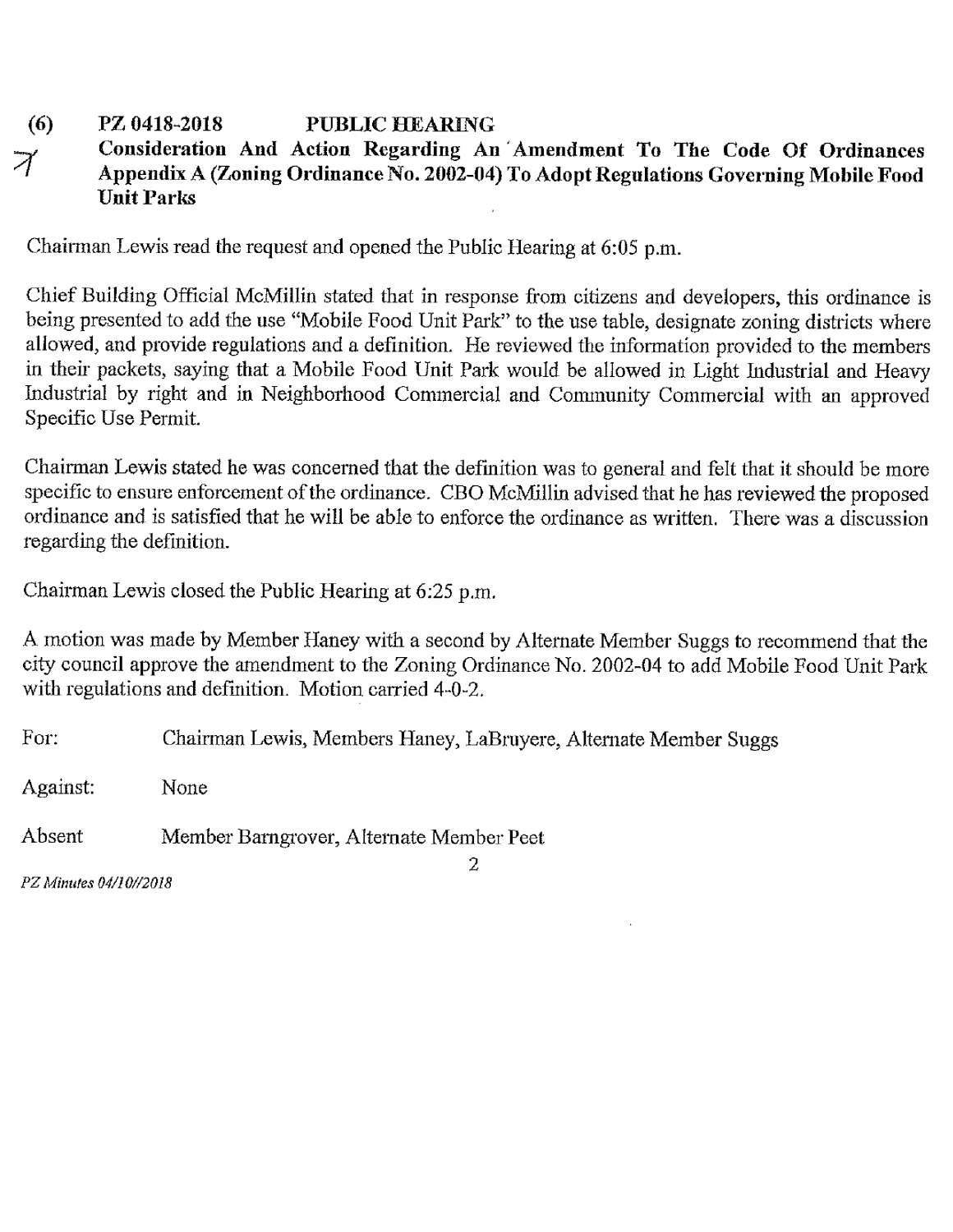#### Memorandum

**Example 10 Honorable Chairman and Planning and Zoning Commission** To:  $-$ 

Kevin McMillin, Chief Building Official From:

Mobile Food Unit Park Subject:

Date: March 27, 2018

This is a staff initiated zoning request amending appendix (A) (Zoning) of the Code of Ordinances to add regulations for "Mobile Food Unit Park". The request is to add Mobile Food Unit Park" as an allowed use under the "Commercial, Retail and Service" category with a Specific Use Permit required in the NC (Neighborhood Commercial) and CC (Community Commercial) zoning districts and by right in the LI (Light Industrial) and HI (Heavy Industrial) zoning districts.

This amendment request would also amend Article 5, Section 5.2 (Special Conditions for Listed Uses) by adding Section 5.2.A.28, to read "Mobile food unit parks must provide on-site restroom facilities, a paved surface for mobile food unit parking and access to refuse containers. If connections to city utilities are provided, a properly sized grease trap must be installed to serve the park".

The request would also provide a definition under Article 12.2 (Definitions) as "Mobile Food Unit Park: an area designed to accommodate two or more mobile food units and offering food and/or beverages for sale to the public as the primary use of the property".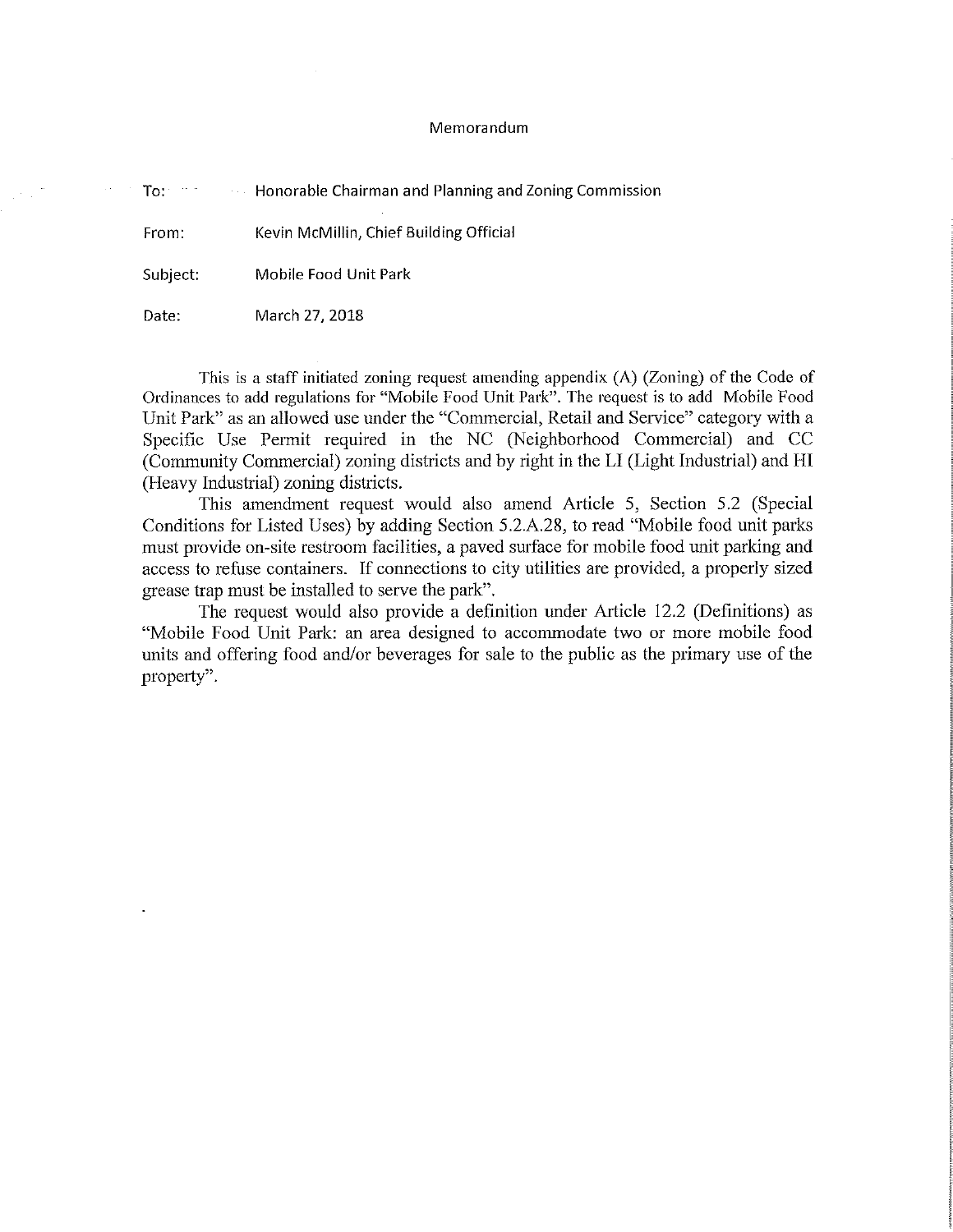#### **ORDINANCE NO. 2018-**

AN ORDINANCE OF THE CITY OF SAGINAW AMENDING APPENDIX A (ZONING ORDINANCE NO. 2002-04) OF THE CODE OF ORDINANCES TO ADD REGULATIONS FOR "MOBILE FOOD UNIT PARK"; PROVIDING THAT THIS ORDINANCE SHALL BE CUMULATIVE; PROVIDING A SEVERABILITY CLAUSE; PROVIDING FOR A SAVINGS CLAUSE; PROVIDING A PENALTY CLAUSE; PROVIDING FOR PUBLICATION IN THE OFFICIAL NEWSPAPER; AND PROVIDING AN EFFECTIVE DATE.

**WHEREAS**, the City of Saginaw, Texas is a home rule City acting under its Charter adopted by the electorate pursuant to Article XI, Section 5 of the Texas Constitution and Chapter 9 of the Local Government Code; and

**WHEREAS**, the City of Saginaw, Texas has a substantial interest in protecting the health, safety, welfare, convenience and enjoyment of the general public and has adopted zoning regulations to further this interest; and

WHEREAS, public hearings in accordance with the requirements of the Local Government Code were held after proper notice of these hearings was given in accordance with said Code.

#### NOW, THEREFORE, BE IT ORDAINED BY THE CITY COUNCIL OF THE CITY OF **SAGINAW, TEXAS:**

#### **SECTION 1.**

Article 5, Section 5-1 (Permitted Use Table) of Appendix A, "Zoning," to the Code of Ordinances for the City of Saginaw is hereby amended by adding "Mobile Food Unit Park" as an allowed use under the "Commercial, Retail and Service" category in the Permitted Use Table with a Specific Use Permit required in the NC (Neighborhood Commercial) and CC (Community Commercial) zoning districts and by right in the LI (Light Industrial) and HI (Heavy Industrial) zoning districts.

| Residential |  |   |    |   |         |  | <b>Land Use</b><br>Designation | Nonresidential |                                |                     |                             |  |                            | Supplemental<br>Conditions |             |  |  |    |
|-------------|--|---|----|---|---------|--|--------------------------------|----------------|--------------------------------|---------------------|-----------------------------|--|----------------------------|----------------------------|-------------|--|--|----|
|             |  | 漘 | ार | 編 | Ŧ.<br>A |  | 3L.                            | TH.            | $S$ $D$ $Z$ $M$ $M$ $M$<br>ÆГ, | Ē<br>$\overline{2}$ |                             |  | $\mathcal{A}(\mathcal{C})$ | C F                        | $C$ C $L$ H |  |  |    |
|             |  |   |    |   |         |  |                                |                |                                |                     | Mobile<br>Food Unit<br>Park |  |                            |                            |             |  |  | 28 |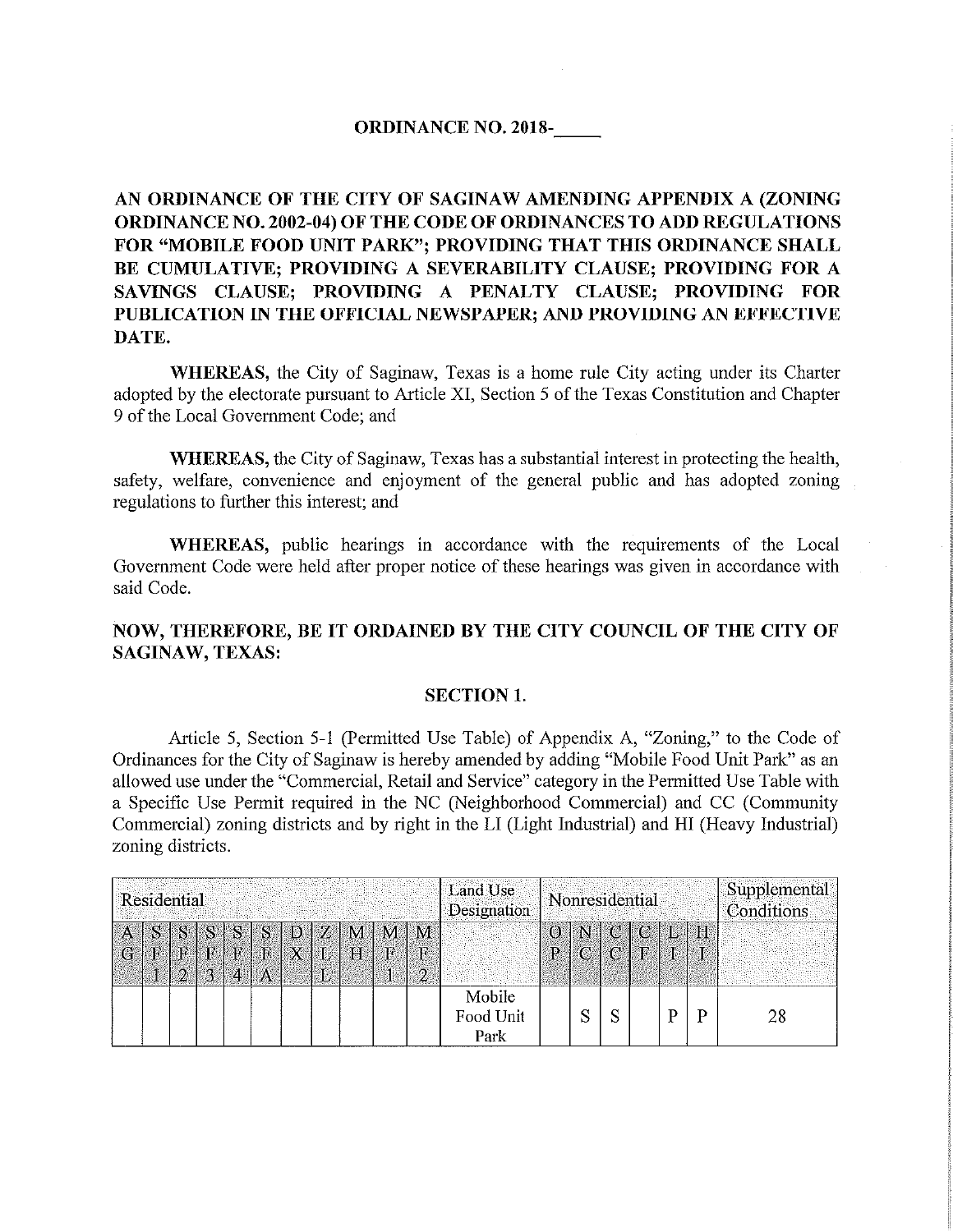#### **SECTION 2.**

Article 5, Section 5-2 (Special Conditions for Listed Uses) of Appendix A, "Zoning," to the Code of Ordinances for the City of Saginaw is hereby amended by adding Section 5-2.A.28, to read as follows:

 $428.$ Mobile food unit parks must provide on-site restroom facilities, a paved surface for mobile food unit parking, and access to refuse containers. If connections to city utilities are provided, a properly sized grease trap must be installed to serve the park,"

#### **SECTION 3.**

Article 12, Section 12-2, "Definitions," of Appendix A, "Zoning," to the Code of Ordinances for the City of Saginaw is hereby amended to add a definition for "Mobile Food Unit" Park," to read as follows:

"Mobile food unit park. An area designed to accommodate two or more mobile food units to offer food and/or beverages for sale to the public as the primary use of the property."

### **SECTION 4.**

That this ordinance shall be cumulative of all other ordinances of the City of Saginaw and shall not repeal any of the provisions of such ordinances, except in those instances where provisions of such ordinances are in direct conflict with the provisions of this ordinance.

#### **SECTION 5.**

That it is hereby declared to be the intention of the City Council that the sections, paragraphs, sentences, clauses and phrases of this ordinance are severable, and if any phrase, clause, sentence, paragraph or section of this ordinance shall be declared void, ineffective or unconstitutional by the valid judgment or decree of any court of competent jurisdiction, such voidness, ineffectiveness, or unconstitutionality shall not affect any of the remaining phrases, clauses, sentences, paragraphs or sections of this ordinance, since the same would have been enacted by the City Council without the incorporation herein of any such void, ineffective or unconstitutional phrase, clause, sentence, paragraph or section.

#### **SECTION 6.**

That all rights or remedies of the City of Saginaw, Texas, are expressly saved as to any and all violations of the City Code or any amendments thereto regarding management of the public rights-of-way that have accrued at the time of the effective date of this ordinance; and as to such accrued violations, and all pending litigation, both civil or criminal, same shall not be affected by this ordinance but may be prosecuted until final disposition by the courts.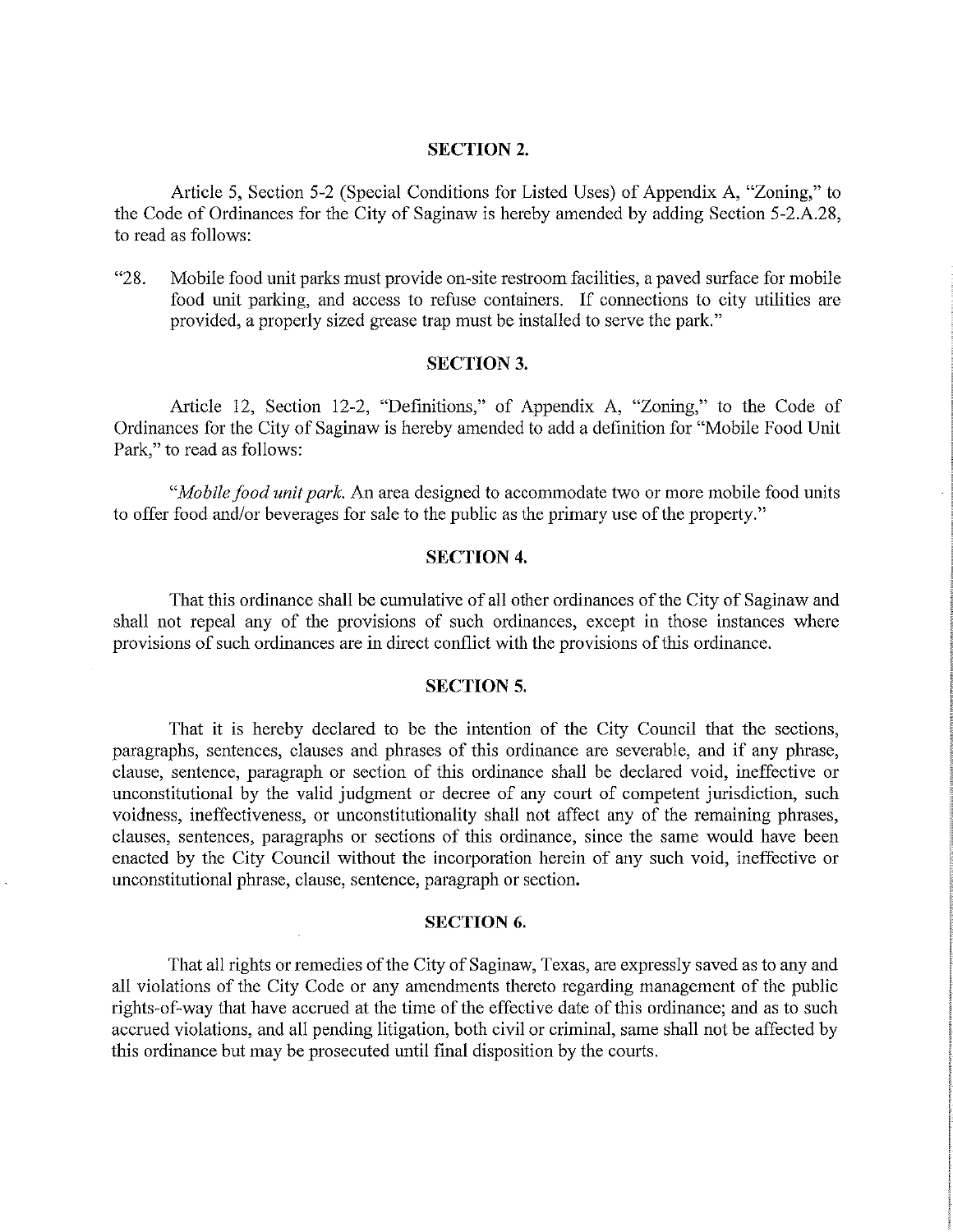#### **SECTION 7.**

Any person, firm, or corporation who violates, disobeys, omits, neglects or refuses to comply with or who resists the enforcement of any of the provisions of this ordinance shall be fined not more than Two Thousand Dollars (\$2000.00) for each violation of this ordinance. Each day that a violation is permitted to exist shall constitute a separate offense.

#### **SECTION 8.**

The City Secretary of the City of Saginaw is hereby directed to publish at least twice in the official newspaper of the City of Saginaw, the caption and the penalty clause of this ordinance in accordance with Section 52.013(b) of the Local Government Code.

### **SECTION 9.**

This Ordinance shall take effect immediately from and after its passage and publication in accordance with the provisions of the laws of the State of Texas.

**PASSED AND APPROVED ON** this the day of , 2018.

# TODD FLIPPO, MAYOR

ATTEST:

JANICE ENGLAND, CITY SECRETARY

APPROVED AS TO FORM AND LEGALITY:

BRYN MEREDITH, CITY ATTORNEY